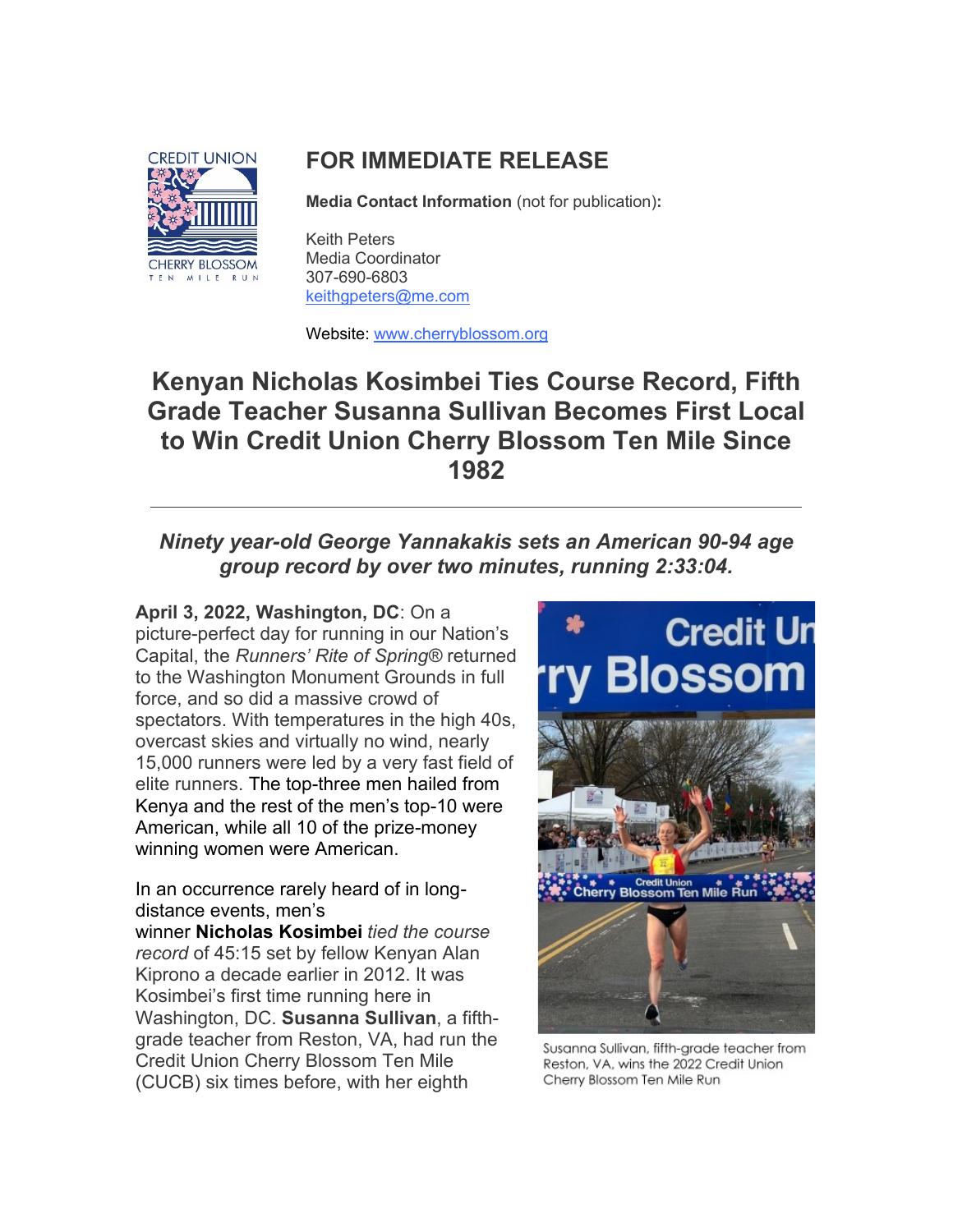place finish in 2014 being her previous best. Sullivan's time today was 52:32, beating her personal best for 10 miles of 54:22 by nearly two minutes, which she ran at the November 2020 Up Dawg Ten Miler — a small, women-only, Covid-safe pop-up race organized in Anacostia Park by Credit Union Cherry Blossom race officials and Richmond, VA, runner **Keira D'Amato**.

With much respect for all the fast young whippersnappers up front, however, ninety-year-old **George Yannakakis**, from Towson, MD, deserves major props for finishing CUCB for the  $29<sup>th</sup>$  time since 1984 in record-setting time. While quite a bit off the CUCB personal best of 1:05:18 he ran as a fifty-five-year-old in 1987, and the CUCB 85-89 age group record of 1:44:08 he set in 2017 at age 85, his 2:33:04 time today is truly remarkable! It was his eleventh consecutive age group title. Yannakakis attributed his long and successful career to "being at peace with yourself."

["We went from a tornado warning on Thursday night to perfect running conditions](https://campaignlp.constantcontact.com/em/1102410292603/2abf5cfd-eca3-4935-bffb-48e5b992e53e)  [on Sunday morning and the runners responded with very fast times," said Race](https://campaignlp.constantcontact.com/em/1102410292603/2abf5cfd-eca3-4935-bffb-48e5b992e53e)  Director Phil Stewart. ["And what a day for local runners, with Susannah](https://campaignlp.constantcontact.com/em/1102410292603/2abf5cfd-eca3-4935-bffb-48e5b992e53e)  [Sullivan](https://campaignlp.constantcontact.com/em/1102410292603/2abf5cfd-eca3-4935-bffb-48e5b992e53e) notching an overall victory and two local runners from Georgetown Running Club earning prize money. Watch out Mammoth Lakes and Santa Fe, Washington, DC is on the rise."

In his post-race remarks, men's winner Kosimbei simply said: "My style is to take the lead early and never look back." Well, he certainly did that, running the first 5K in 13:58, by which time he was running all alone, leaving countrymen **Wilfred Kimetei** and **Shadrack Kimining** to fight it out for second place. They ran 45:43 and 45:48 respectively. It was the first time since 2014 that the top three men ran sub-46:00 times. Kosimebi and Kimetei each earned \$750 bonus awarded to the top two men running sub46:00 times.

Understandably, women's victor Sullivan had a lot to say about her race today: "My training has been going really well. I've set personal records twice in the last month in the 5K. And I PRed quite a bit in the 10K recently, so I knew that if the conditions were right — and they were— and if I had the motivation of a lot of fast women chasing me, that it could happen. This was the first time I really believed I could, so it's exciting that it panned out."

Sullivan added comments about what Cherry Blossom means to local runners: "I mean, it's huge. Everybody knows what Cherry Blossom is. I'm a 5<sup>th</sup>-grade teacher so, you know, a lot of the time my running means nothing to them, or not nothing but they don't really get it. But a lot of their parents run this race and I saw some of them out on the course, and so if I tell them I won Cherry Blossom that will mean something, whereas telling them I ran 32:03 in a 10K, they'll be like, great I run too."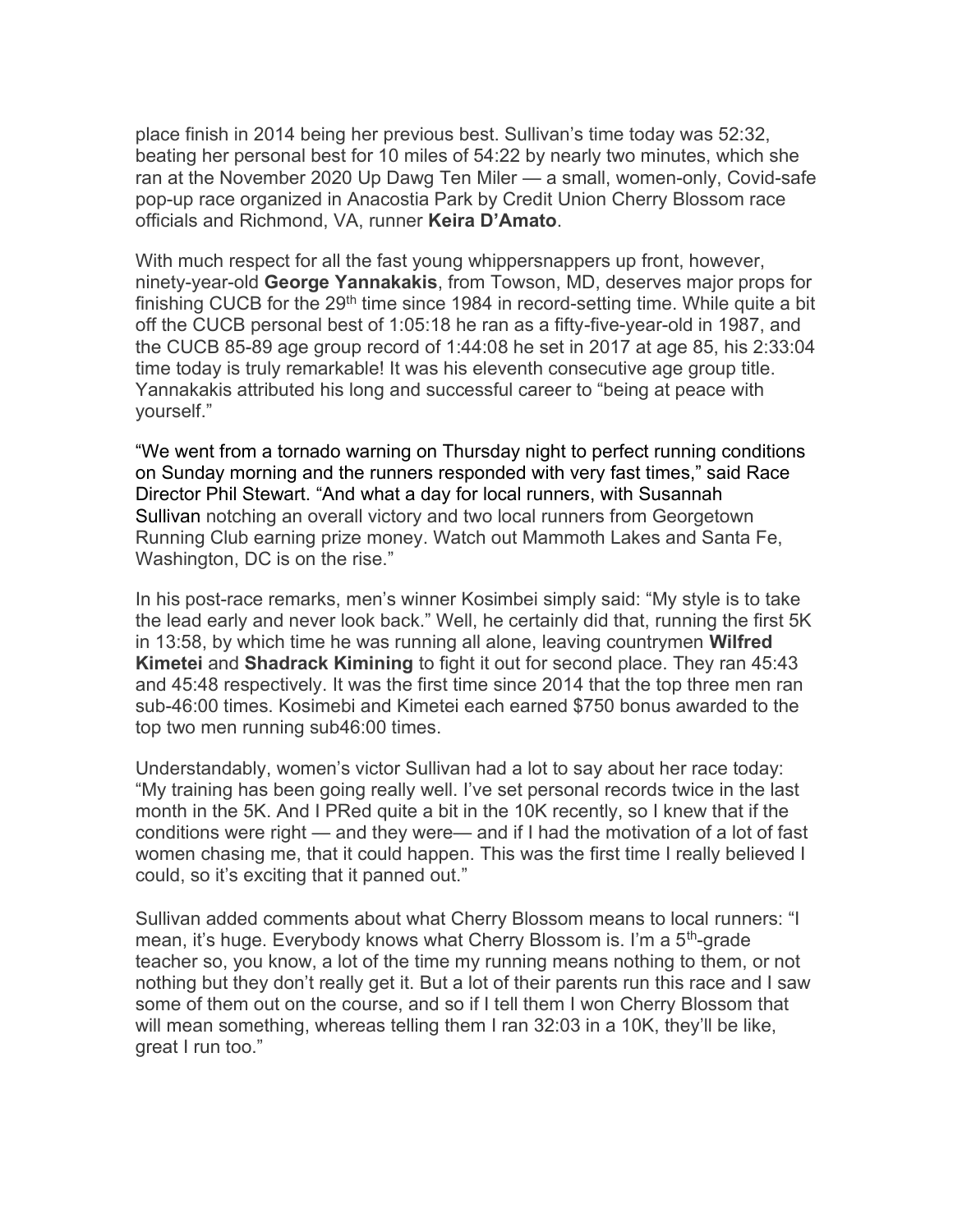Also of note about Sullivan's performance today: She was the first DC area runner to win the race since Eleanor Simonsick, from Washington, DC, ran 58:16 to win in 1982; and she was the first American woman to win the race outright against an *international field* since Joan Nesbit ran 53:35 in 1996.

Two other local elite runners joined Sullivan in their respective top-10s, and both run for the Pacers Running/GRC New Balance Team. **Elena Hayday** ran 54:32 for 10<sup>th</sup> place among women, and **Zach Herriott** ran a huge personal best of 48:49 to place  $10<sup>th</sup>$  among the men. The team's website doesn't list a personal 10-mile best for Hayday; Harriott ran 51:42 in last September's edition of CUCB. Interestingly, Herriott "won" the 2020 CUCB Virtual Run, posting a time of 50:49 on an unknown course.

Here's a compilation of times, place, and prize money earned by the elite runners today.

### **Top Women:**

- **Susanna Sullivan** (52:32) Reston, VA \$8,000 for the victory, \$5,000 as top American, and \$1,500 for winning the RRCA Roads Scholar-RunPro Camp Development Award competition. Total earnings: \$14,500.
- **Carrie Verdon** (52:37) Boulder, CO \$4,000 for placing second overall, and \$2,500 for being the second American. Total earnings: \$6,500.
- **Paige Stoner** (52:38) Charlottesville, VA— \$2,000 for third place overall, and \$1,500 as third American. Total earnings: \$3,500.
- **Sarah Pagano** (52:46) Boston, MA \$1,500 for fourth place overall, and \$1,000 as fourth American. Total earnings: \$2,500.
- **Kim Conley** (53:40) Flagstaff, AZ \$1,000 for fifth place overall, and \$800 as fifth American. Total earnings: \$1,800.
- **Molly Bookmyer** (53:55) Columbus, OH \$900 for sixth place overall, and \$600 as sixth American. Total earnings: \$1,500.
- **Katja Goldring** (54:11) Flagstaff, AZ \$800 for seventh place overall, \$400 as seventh American, and \$1,000 for placing second in the RRCA Roads Scholar-RunPro Camp Development Award competition. Total earnings: \$2,200.
- **Taylor Tuttle** (54:20) Boulder, CO \$700 for eighth place overall, and \$300 as eighth American. Total earnings: \$1,000.
- **Elaina Tabb** (54:23) Boston, MA \$600 for ninth place overall, and \$200 as ninth American. Total earnings: \$800.
- **Elena Hayday** (54:32) Bethesda, MD \$500 for tenth place overall, and \$200 as tenth American. Total earnings: \$700
- **Lexi Zeis** (55:42) Boulder, CO \$500 for placing third in the RRCA Roads Scholar-RunPro Camp Development Award competition. Total earnings: \$500.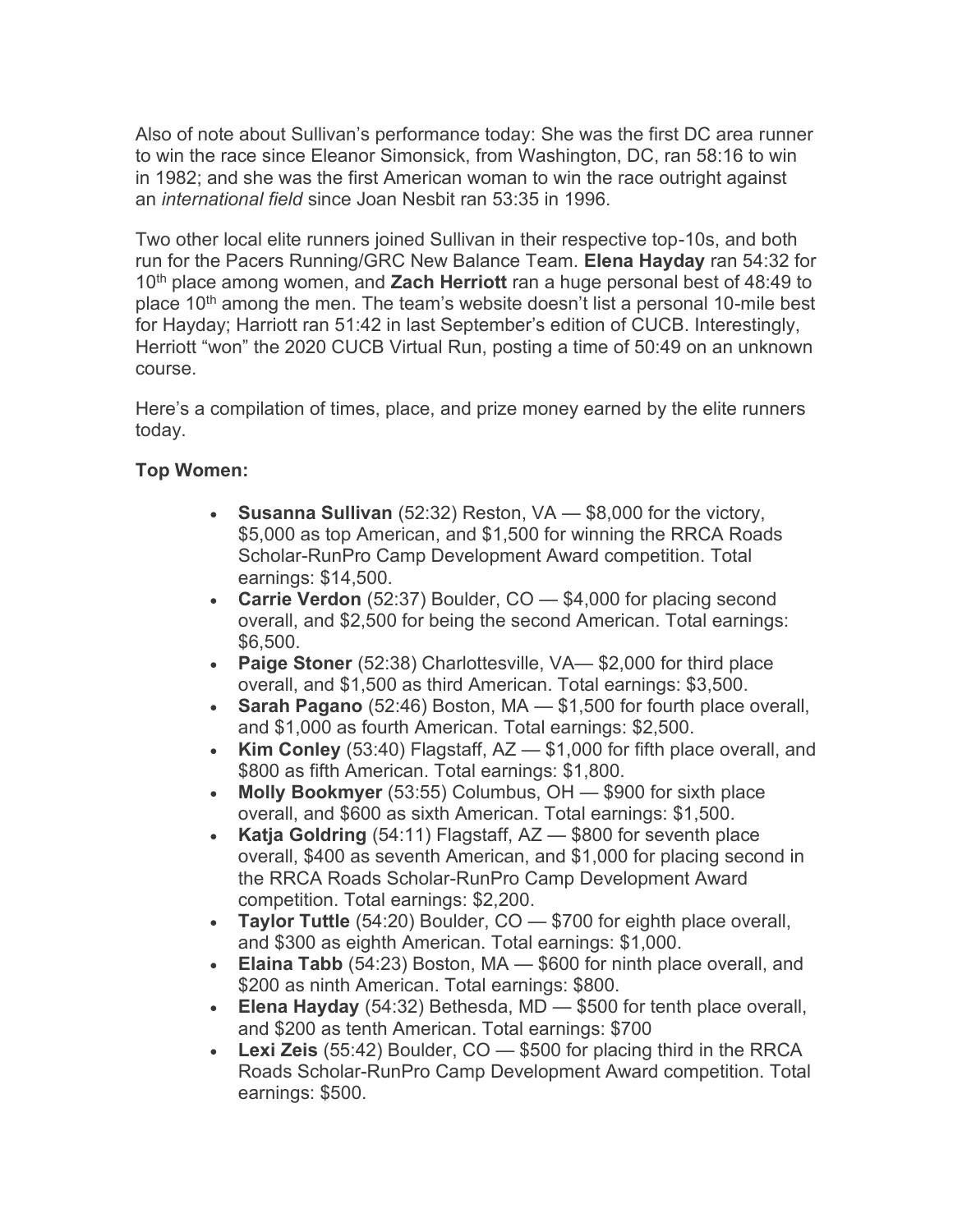### **Top Men:**

- **Nicholas Kosimbei** (45:15) Kenya \$8,000 for winning the race, and \$1,000 for being the first runner to run faster than 46 minutes. Total earnings: \$9,000.
- **Wilfred Kimitei** (45:43) Kenya \$4,000 for second place, and \$750 for being the second runner to run sub-46 minutes. Total earnings: \$4,750.
- **Shadrack Kimining** (45:58) Kenya \$2,000 for third place. Total earnings: \$2,000.
- **Futsum Zienasellassie** (46:53) Flagstaff, AZ \$1,500 for placing fourth overall, \$5,000 for being the top American, and \$1,500 for being first in the RRCA Roads Scholar-RunPro Camp Development Award competition. Total earnings: \$8,000.
- **Reid Buchanan** (46:57) San Diego, CA \$1,000 for fifth place overall, \$2,500 as second American, and \$1,000 for placing second in the RRCA Roads Scholar-RunPro Camp Development Award competition. Total earnings: \$4,500.
- **Lawi Lalang** (47:29) Colorado Springs, CO \$900 for placing sixth overall, and \$1,500 as third American. Total earnings: \$2,400.
- **Brogan Austin** (47:32) Longmont, CO \$800 for seventh place overall, \$1,000 as fourth American, and \$500 for placing third in the RRCA Roads Scholar-RunPro Camp Development Award competition. Total earnings: \$2,300.
- **Diego Estrada** (47:41) Flagstaff, AZ —\$700 for placing eighth overall, and \$800 as fifth American. Total earnings: \$1,500.
- **Joel Reichow** (48:11) White Bear Lake, MN \$600 for ninth place overall, and \$600 as sixth American. Total earnings: \$1,200.
- **Zach Herriott** (48:47) Washington, DC \$500 for tenth place overall, and \$400 as seventh American. Total earnings: \$900.
- **Tom Slattery** (48:58) Alexandria, VA \$300 as eighth American. Total earnings: \$300.
- **Max McNeil** (49:01) Arlington,VA \$200 as ninth American. Total earnings: \$200.
- **Cody Baele** (49:07) Des Moines, IA \$200 as tenth American. Total earnings: \$200.

### **Other notable performances:**

- **Evan Fallor** won the 5k Run-Walk in 16:05;
- **Christina Burbach** was the first woman to finish the 5K Run-Walk in 21:08;
- U.S. Secretary of Veteran Affairs, **Denis McDonough**, ran 1:30:06 in the Ten Mile;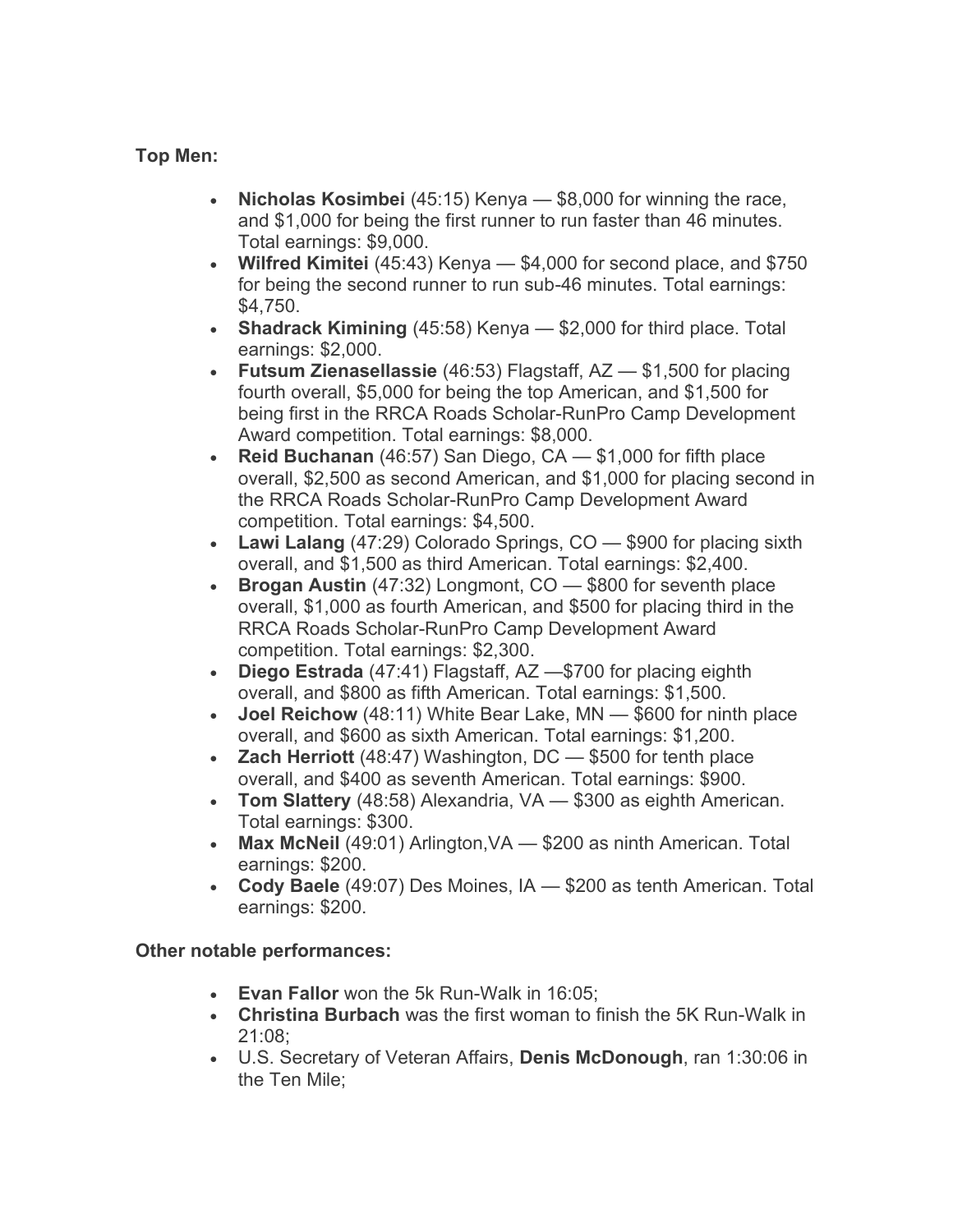- U.S. Secretary of the Interior, **Deb Haaland**, finished the Ten Mile in 1:58:37;
- Senator **Kirsten Gillibrand** (NY) finished the 5K Run-Walk in 26:41.

The credit union-sponsored Capitol Hill Competition had 61 teams with over 500 staffers competing (team results will be announced at a later date). And 195 members of Congress were Honorary Race Chairs (137 Representatives and 58 Senators).

Throughout the National Cherry Blossom Festival (March 20 – April 17), of which CUCB is an official partner event, runners are able to participate in the complementary Credit Union Cherry Blossom Virtual Run Presented by MedStar Health. Registration closes on April 10, and the last day to run is April 17<sup>th</sup>, although runners have until April 30 to submit times and photos. More information about the Virtual Run can be found [here.](https://www.cherryblossom.org/pre-race/events/580-2/)

Thanks to credit union title sponsorship since 2002, the Credit Union Cherry Blossom Run has raised over \$10.2 million for the Children's Miracle Network Hospitals, including \$323,000 this year.

And finally, mark your calendars for April 2, 2023, for the running and gala celebration of the 50<sup>th</sup> running of the Credit Union Cherry Blossom Run!

#### *About the Credit Union Cherry Blossom Ten Mile:*

The Credit Union Cherry Blossom Ten Mile, organized by Cherry Blossom, Inc., a 501c(3) chapter of the Road Runners Club of America, is known as "The Runner's Rite of Spring®" in the Nation's Capital. The staging area for the event is on the Washington Monument Grounds and the course passes in sight of all of the major Washington, DC Memorials. The event serves as a fundraiser for the Children's Miracle Network Hospitals, a consortium of 170 premier children's hospitals across North America. About one-third of the funds raised support Washington, DC's own Children's National ("Children's Hospital"). The event also funds the Road Runners Club of America's "Roads Scholar" program designed to support up-andcoming U.S. distance running talent.

Credit Union Miracle Day, Inc., a consortium of credit unions and credit union suppliers, is the title sponsor of the Credit Union Cherry Blossom Ten Mile Run, 5K Run-Walk and Kids' Run. Presenting sponsors include ASICS, Discovery, Garmin, MedStar Health and Wegmans; supporting sponsors include CO-OP Financial Service, CUNA Mutual Group, PSCU, Potomac River Running, Gatorade Endurance, Suburban Solutions and UPS.

The event is a proud member of the PRRO Circuit [\(PRRO.org\)](http://www.prro.org/), a series of major nonmarathon prize money road races in Washington, DC; Spokane, WA; and Utica, NY. The circuit is committed to a drug-free sport and funds drug testing at all circuit events in compliance with the standards of international and U.S. drug testing authorities.

In addition to being sanctioned by USA Track & Field and the Road Runners Club of America, the Credit Union Cherry Blossom Run has earned Gold Level Inspire Certification from the